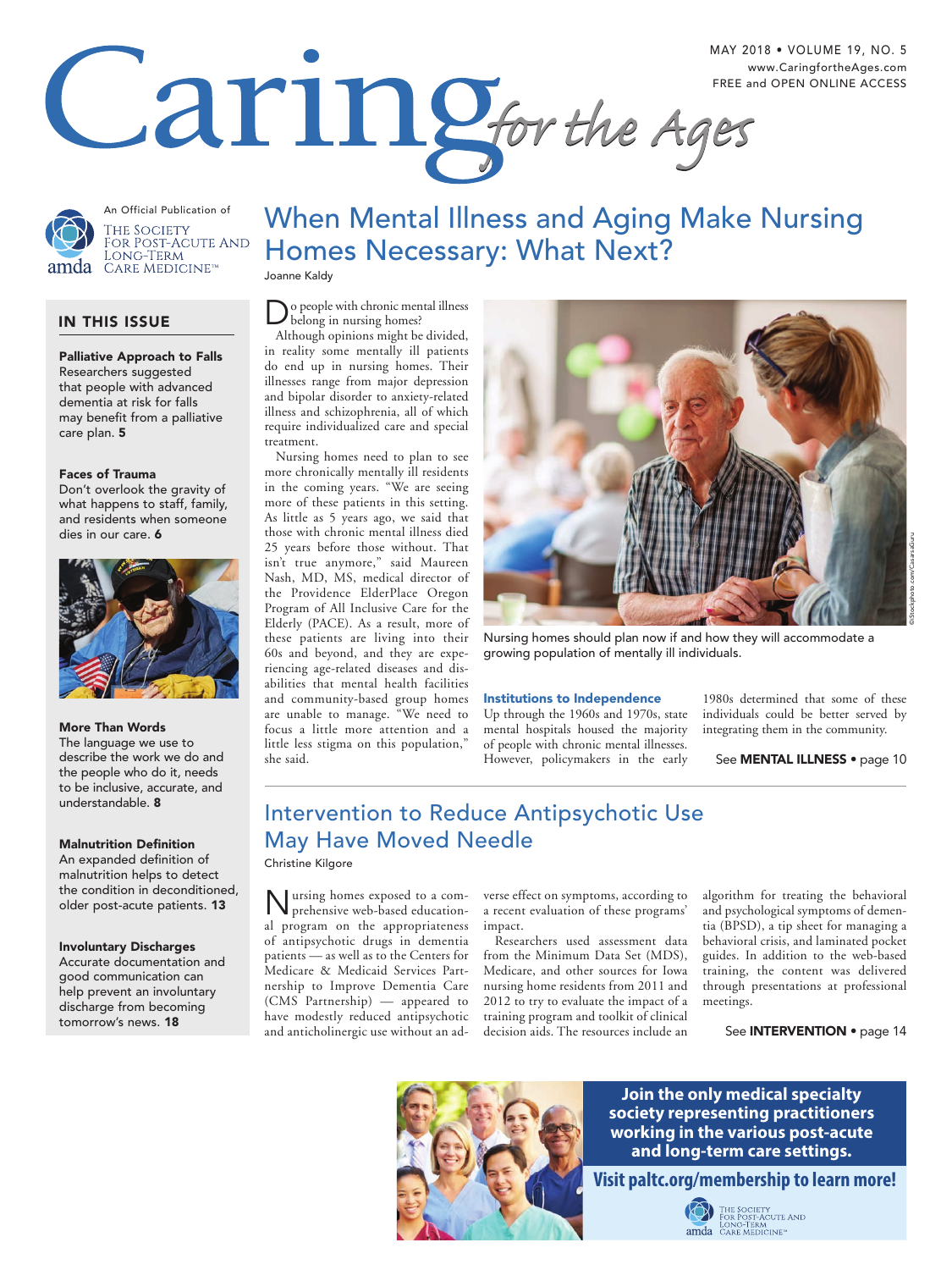## Mental Illness

*from page 1*

"A pitch was made that it would be kinder, more medically appropriate, and more cost-effective to deinstitutionalize many of these patients," said David Smith, MD, CMD, president of Geriatric Consultants in Brownwood, TX. Many saw this as a positive, especially since mental hospitals had a generally bad image from movies such as *The Snake Pit* (1948), which depicted these facilities as places of abuse and neglect. "These kinds of portrayals were game-changers that really influenced public perceptions about mental hospitals, so people eagerly embraced the idea that de-institutionalization would be more humane," he said.

 Others were not so sure and expressed concerns about what would happen to these individuals. For example, Dr. Smith recalled, the National Association of State Mental Health Program Directors suggested there was a risk that these people would end up in nursing homes, which would not be equipped or prepared to deal with their special needs. The organization led a lobbying effort that resulted in the establishment of the federally

mandated Pre-Admission Screening and Resident Review (PASRR) program, which requires that all states prescreen all individuals seeking admission to a Medicaid-certified nursing facility.

 PASRR screening is designed to identify people with mental illness, intellectual disability, developmental disability, or related conditions, and to identify alternative placement options and specialized services that the person may need. PASRR was supposed to enable more people with mental illness to live in the community — in group homes, with families, or even independently — and to stay out of institutions. Unfortunately, as Dr. Smith noted, a large number of patients just moved from state institutions to nursing homes or ended up living on the streets — the very situations PASRR was intended to prevent. As a result, nursing facilities and community organizations have had to scramble to find ways to address the needs of individuals with mental illnesses.

### Tackling a New Challenge

A nursing facility may be equipped to care for age-related illnesses and conditions, such as arthritis, heart disease, or kidney disease, but the staff often have limited experience dealing with

individuals with chronic serious mental illnesses, whose needs are different. They tend to be younger, and they have different privacy expectations. They often have a history of nicotine, alcohol and illicit drug abuse, said Dr. Nash; as they age, they are likely to have illnesses related to these excesses.

*"Surveyors consider a secure unit [to be] appropriate for patients with elopement issues, but not for someone with schizophrenia…. If you put these residents in such a unit, surveyors are likely to consider the locked doors unnecessary restriction."*

 Although nursing homes have experience managing patients with dementia and related behavioral issues as well as mental illnesses such as depression, they are not inherently equipped with the staffing or tools to provide optimal care for patients with mental illnesses such as bipolar disorder or schizophrenia. The facilities that take these patients without ensuring they have adequate staffing by trained and experienced professionals may be putting themselves at risk.

 "These patients may get into altercations with other residents or staff, the facility may see more citations, and their reputations may suffer," Dr. Smith told *Caring*.

Establishing a separate unit for residents with mental illness is a possible solution. However, "surveyors consider a secure unit [to be] appropriate for patients with elopement issues, but not for someone with schizophrenia or other issues," Dr. Smith said. "If you put these residents in such a unit, surveyors are likely to consider the locked doors unnecessary restriction." Additionally, many facilities aren't designed or built in a way to accommodate a separate unit for a new patient population.

Sometimes, Dr. Nash noted, facilities are hesitant to accept patients with chronic mental illness. "People are being discriminated against and stuck in hospital beds they don't need," she told *Caring*. She urged medical directors and other team leaders to look at the past as the best predictor for the future. "If someone with chronic mental illness is taking his or her medications and doing well, you can go by that. Focus on what really is a risk and what isn't."

#### Behavior Management

Nursing homes can apply their experience and knowledge of managing behavioral issues in patients with dementia. For instance, said Dr. Nash,

"Look at what triggers people." Get to know these individuals, she suggested, including their fears, phobias, likes, and dislikes. When patients with chronic mental illness are getting appropriate treatments and are compliant, behavioral issues are less likely to be problematic if the staff know the resident.

Nonetheless, some staff may have fears and concerns. "I sat at a meeting once where someone said that no one with schizophrenia should live in a nursing home," Dr. Nash said. "I told her that she probably has neighbors with the illness, and she doesn't even realize it. You need to identify and address fearfulness, prejudices, and lack of accurate knowledge and information among caregivers and others." She suggested addressing these issues frankly and openly.

"Bring staff together and ask what kinds of problems people would expect patients with schizophrenia, manic depression, or other mental illness to have. Talk about the misconceptions and fears people in general have and how staff can help address these," Dr. Nash said. "Modeling is the best approach. Find out who on staff has a relative or friend with mental illness who is willing to share their stories. Don't force them to do this, but give them the opportunity to educate and share with others."

 Facilities need to acknowledge that their current staff — however capable — may not have the skills and training to deal with chronic mental illness. "When you recognize that staff are really part of the environment of the organization, you can employ environmental awareness and related education. You need to have a safe place not on the wards where staff can talk," said Dr. Nash. It is key, she noted, not to expect staff to do things they can't. She added that assessing staff readiness to change is important, as "people won't change if they don't see a need for or value in it. They are only open to change when they see a problem that change can solve or effectively address."

Nursing and other staff shouldn't be forced to work with residents who have serious mental illnesses. Instead, suggested Dr. Smith, they should have the opportunity to make this choice, and then they should get the training, information, and tools they need to be confident and successful in this role.

 Dr. Smith suggested vetting potential staff for these residents carefully. "You have to screen out people who are attracted to this work because they like having power over others or because they want to be saviors or heroes. Staff need to come in with an understanding of the reality of what they are choosing to do."

It may be necessary to bring in staff with specific experience working in psych units. However, Dr. Smith said, "Internally, over time, you get to know your staff and recognize those with

# **Introducing the Society's Podcast: AMDA-On-The-Go Hosted by: Dr. Wayne Saltsman**



Explore the field of post-acute and long-term care, with expert interviews, journal article reviews, innovations news, and more.

## **Visit paltc.org/podcast or search for "AMDA On The Go" on:**